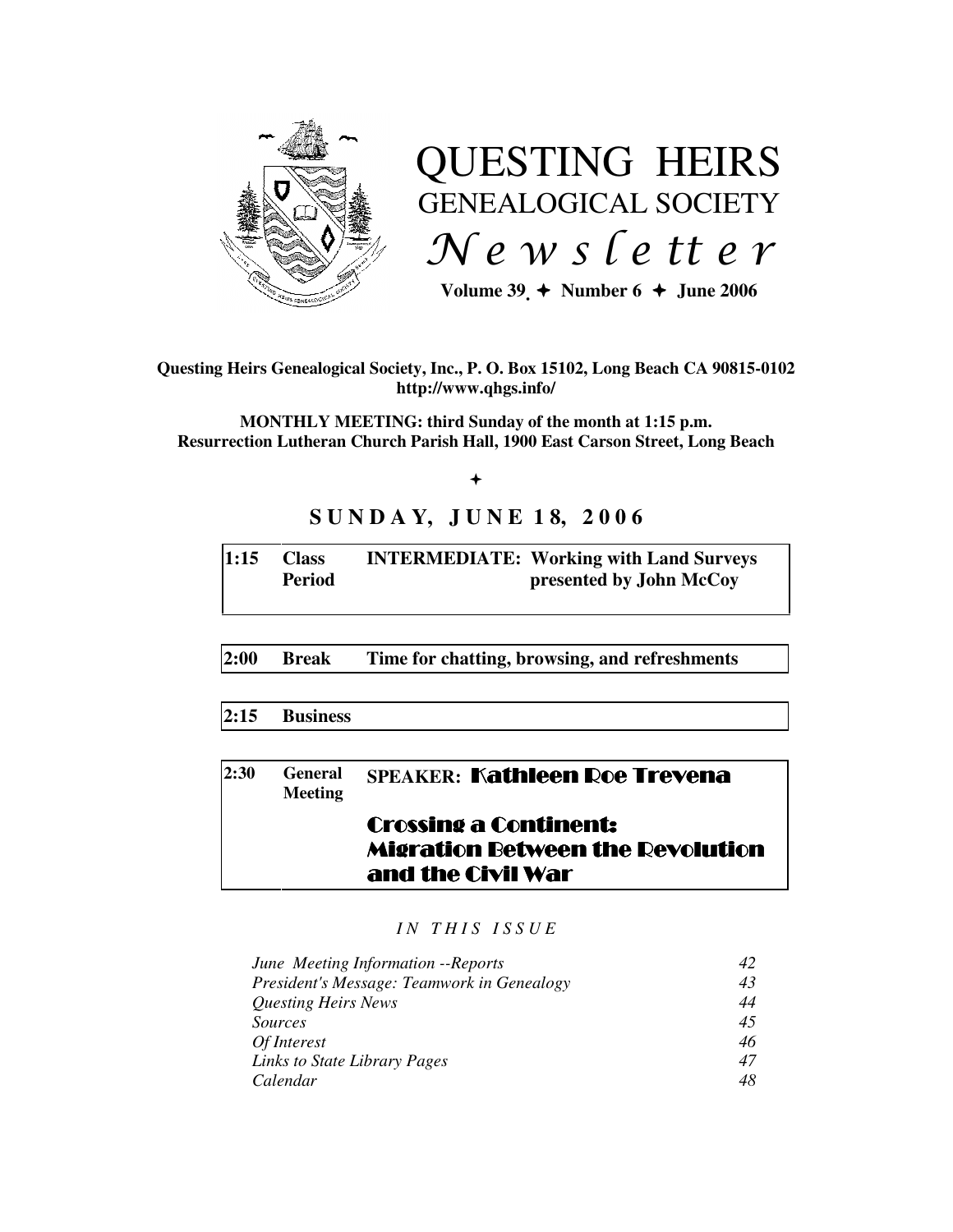## **J U N E M E E T I N G**

#### **BASIC CLASS: BEGINNING FAMILY RESEARCH**

There will be no beginning research classes at the June, July and August monthly meetings. These classes will resume in September.

#### **INTERMEDIATE CLASS:**

We will review how to use a protractor, a ruler, and some high school math to understand surveys and deeds. Once you know how to convert the survey measurements into maps, you can begin to see how the neighboring properties fit together and, sometimes, discover genealogical clues.

#### **SPEAKER: KATHLEEN ROE TREVENA**

Kathleen has been doing genealogy for 30 years, enjoying both her own ancestors and those she "borrows" from her friends. She has lectured throughout Southern California on various historical topics of interest to genealogists. In her spare time, she manages a documentation group for a large software company in Costa Mesa.

At the end of the Revolutionary War, the fledgling United States was still a narrow strip of colonies along the eastern seaboard. By the Civil War, the United States spread 3000 miles from the Atlantic to the Pacific. This lecture explains how this radical change came about—outlining the international politics and new laws that shaped that migration. It then explores the inventions of the Industrial Revolution, the economics of agriculture, and the massive emigrations from Europe that influenced where our ancestors lived. Be prepared to look at your own ancestors' lives in new ways!

## **F I N A N C I A L R E P O R T David WERTS (562) 431-7790**

| April Income              | <b>S</b> | 147.34     |
|---------------------------|----------|------------|
| <b>April Expenses</b>     |          | 439.67     |
| <b>Operations Balance</b> |          | \$9,493.52 |

#### **REFRESHMENTS Georgie (Peterson) LYONS (562) 432.4908**

Thanks to our May hosts: Linda ARTUSO Sally DAVIS Cynthia DAY-ELLIOTT Polly JOHNSON Jeanette JONES Liz MYERS Tina YANIS

Our June hosts will be: Linda ARTUSO Charlotte LLEWELLYN Georgia LYONS Cheryl TARDIF

## **M E M B E R S H I P R E P O R T Jeanette (Marcus) JONES (562) 421-5610**

# MAY MEETING ATTENDANCE Members: 38 Guests: 38

#### NEW MEMBERS

| Laurie ANGEL | Individual | 5/07 |
|--------------|------------|------|
| Linda IVERS  | Individual | 5/07 |

#### RENEWALS

| Sandra BOURASSA | Individual | 9/06 |
|-----------------|------------|------|
| Lizzie COOK     | Individual | 2/07 |
| Helen GORING    | Patron     | 9/07 |

*Copyright* © *2006, Questing Heirs Genealogical Society, Inc.* 

*Permission to reprint original items from this publication is granted, provided that the reprint is used for non-commercial, educational purposes, and that the following notice appears at the end of the article: Previously published in Questing Heirs Genealogical Society Newsletter, Vol. 39, No 6 (June 2006).* 

*This newsletter is published monthly as a benefit for members of Questing Heirs; it is not meant to be sold. Those who are unable to attend our meetings but wish to subscribe to the newsletter may purchase a newsletter-only membership for \$12.00 a year. To join, please contact us using the address on the front page.*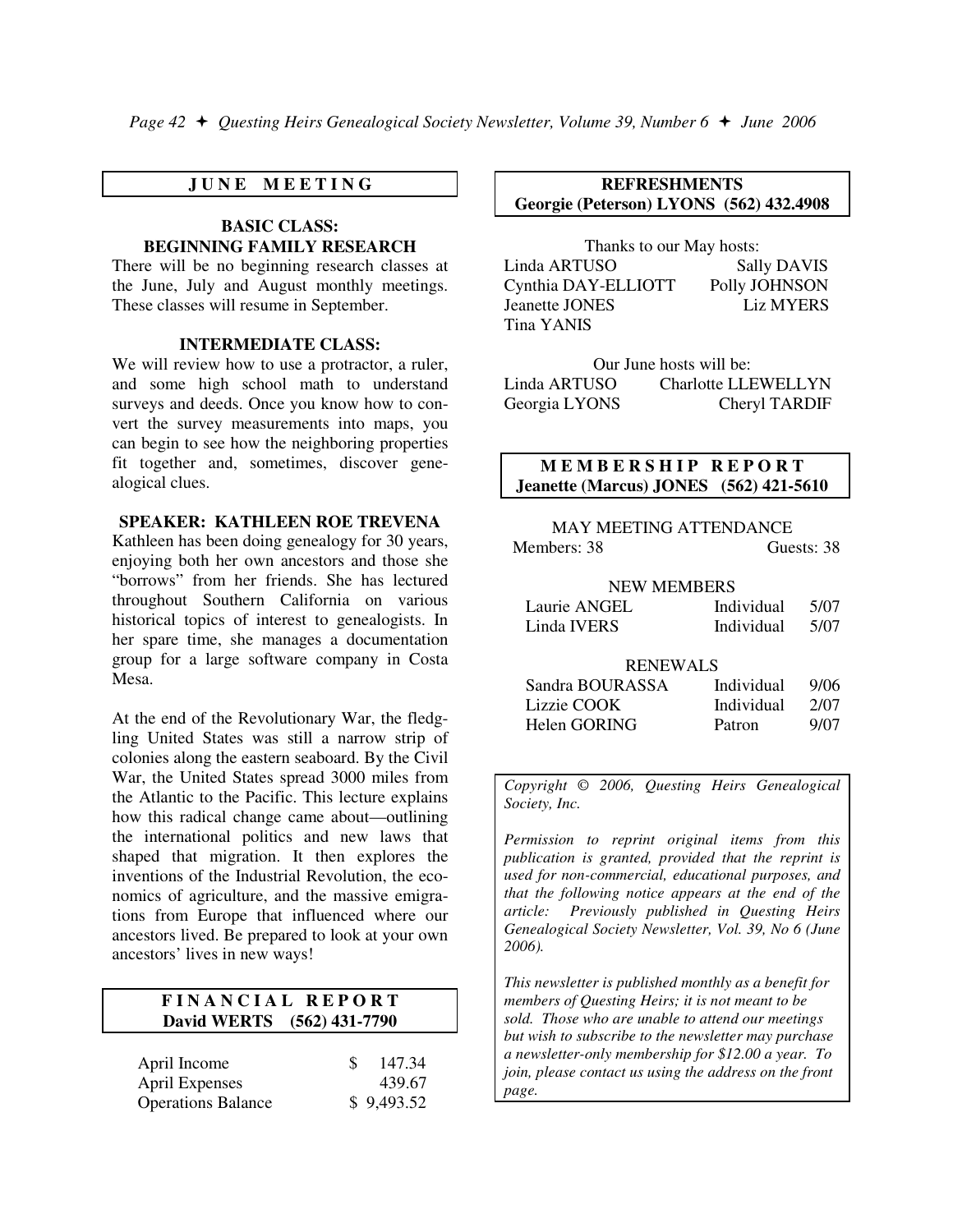# **P R E S I D E N T' S M E S S A G E**

# Teamwork in Genealogy

For some reason, most of my ancestors seem to have produced very few descendants with any interest in family history. It took about 40 years before I encountered even one cousin from my Baird family. It was almost the same story for Moore and Rice. Almost every bit of research I had to do by myself. But every now and then, enough cousins turn up that we can think about a different approach to research.

I knew I had a couple Bryant cousins. I met one of them in the 1980's while I was living in Indianapolis. At that time, teamwork was slow, because it was all done by writing letters, many of them with pen and those small blue sheets of stationery that we hardly ever see today. Each letter was a very slow conversation between two individuals. Our big problem was that the records of Sullivan County, Indiana, were burned on February 7, 1850.

Today, about 20 years later, the cousin in Indianapolis has passed on, and her quest has been taken up by cousin Jenni in Terre Haute. We were able to collaborate by e-mail, with the result that we tracked down most of the "lost" branches of the family. We located another set of cousins in Washington State, among them some who still had the Bryant surname. Also, we made contact with other researchers who descended from Bryant families that we had always suspected were related. One of them composed an e-mail to all of the researchers and insisted that we always reply to the entire group. Suddenly we were a "genealogical co-operative"!

One result is that our in-boxes are always full. Suggestions, ideas, and new data arrive daily, and each new idea sends somebody to the library or the internet to seek more evidence. We are beginning to figure out which parts of the family stories are true, and which are fiction. Once we had identified several living Bryant families that seem to descend from Josiah Bryant and Lydia Ratliff of Patrick County, Virginia, it finally made sense to pursue DNA testing. So far so good, my closest Bryant relatives seem to be a genetic match with the Bryant family that lived next door in the early days in Sullivan County. We seem to be hot on the trail of the legendary five sons of Josiah and Lydia.

Collaboration is not always easy. We have to be careful to treat everyone with respect and always try to be constructive in our responses. We have to learn to look past other people's foibles. However, the benefits seem to be worth the trouble. I find it extremely helpful to have immediate feedback in the evaluation of difficult evidence. Day by day, the story is becoming clearer, even though it now reaches into at least 10 counties in four states, just for the period from about 1780 to 1830. E-mail and the internet have given us a way to work more effectively.

Do you have any tips for collaborating by e-mail? Send your "lessons learned" to us at RealMac@aol.com. We will publish the best suggestions in a future issue.

# by John McCoy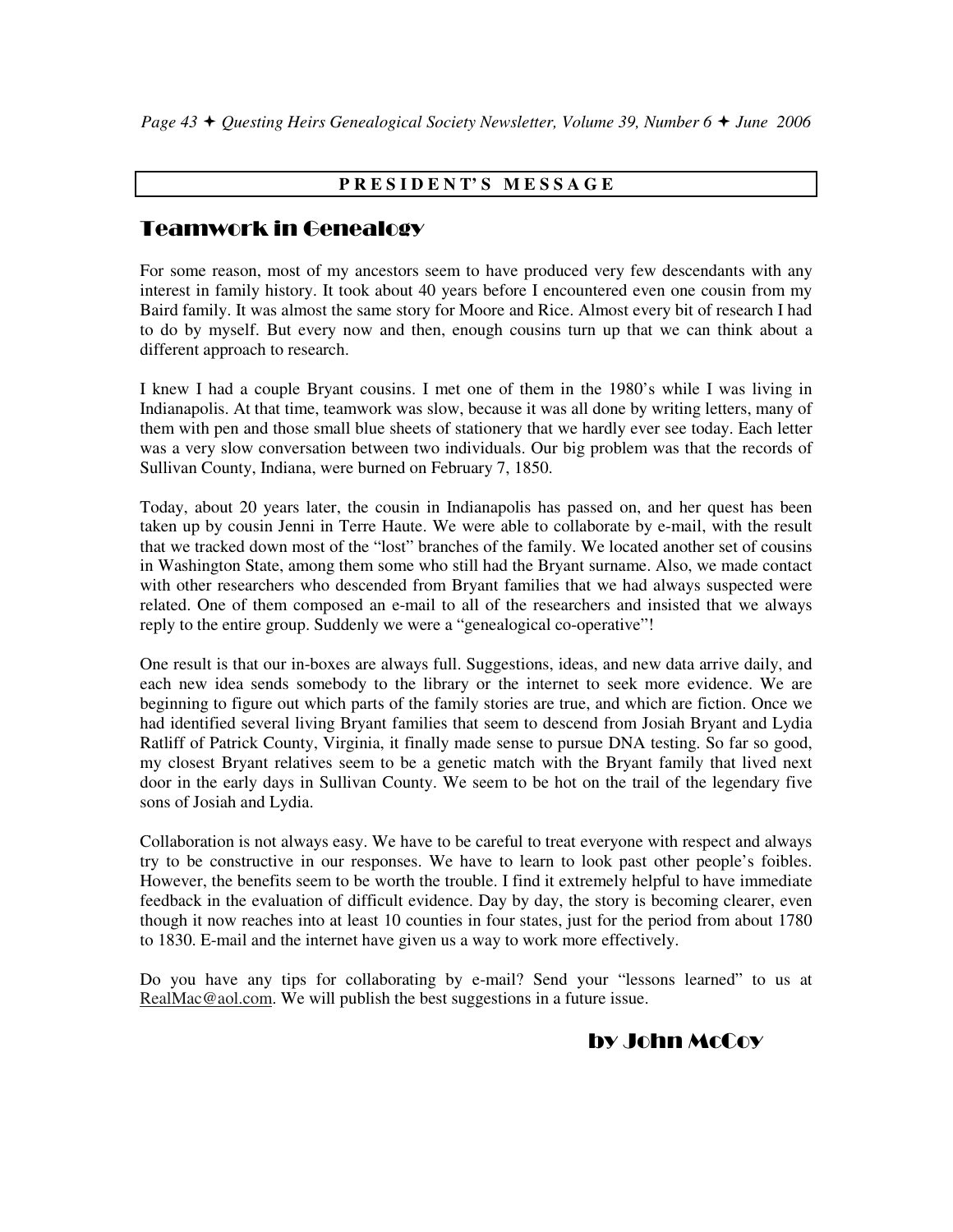# **Q U E S T I N G H E I R S N E W S**

#### **ARCHIVAL DO'S AND DON'TS**  Sharon Deveaux's List

Archival means:

 No common, acidic papers No ultraviolet exposure No rubber bands No paper clips No rubber cement No magnetic album pages No black pages No cellophane scotch tape No masking tape No double-sided tape No baggies No shopping bags No brown bags No ballpoint pens No fingerprints

Archival also means:

 Use 100% archival papers Use materials of neutral ph value Use archival photo corners Use UV Plexiglas or glass Use cotton string Use polyurethane, polypropylene or polyester for negatives/prints Use neutral ph glues Use cotton gloves when handling

# প্ৰ

#### **LECTURE A SUCCESS**

Questing Heirs' first Betty Marie Marr Memorial Lecture appeared to be a success, judging by the interest and enthusiasm of the attendees. In all, 76 people were in the audience on May 21 for the big event and were treated to a very informative and entertaining afternoon by our speaker, Hank Jones.

In his first lecture on tracing the origins of emigrants, he urged using all American sources first—i.e., home sources and relatives, networking with others who share your common interest, perusing published reference works, colonial church books and civil records. Remember that emigrants often traveled in groups. Then consult records in the country of origin.

The second lecture not only reviewed changes in genealogical research methods over the years but was quite inspirational in reminding us why genealogy matters and what we are meant to do as genealogists. Hank urged us to follow our instincts as well as our intellect and to be a conduit by leaving a legacy.

Advance publicity for this Memorial Lecture was effective. Greeters were ready at the door of the church, as well as others who directed the guests as needed. Refreshments were delicious and attractively displayed. Many thanks to all the members who helped in these various capacities, and especially to John McCoy for his work in coordinating our efforts and providing the programs.

# প্ৰ

Thanks to Cynthia Day-Elliott who has volunteered to help us with the preparation of the Newsletter for mailing!

We live with a heritage from earlier generations and must seek to create positive legacies for those who follow us. When the old are not allowed to tell their story, the young grow up without history. If the young are not listened to, we have no future.

Dr. Gunhild O. Hagostad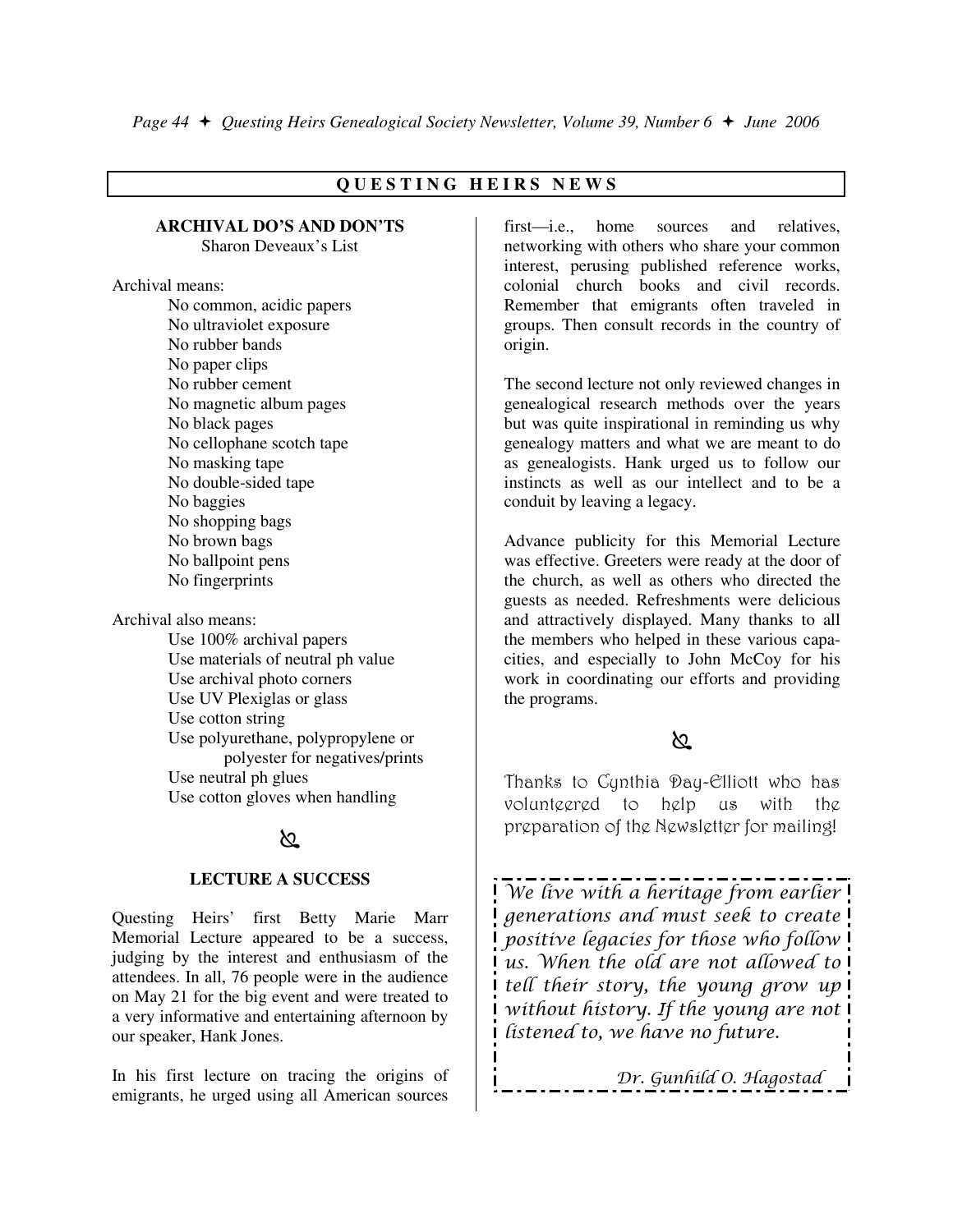#### **S O U R C E S**

#### **TEXAS RECORDS**

*Genealogical Records in Texas*, by Imogene Kinard Kennedy and J. Leon Kennedy, is a 248 page paperback that is overflowing with information about hundreds of records repositories within the state.

The book starts with a series of great history lessons: Early Municipalities of Texas, Mexican Laws Concerning Immigration, Spanish Terms Used in Land Grants and Early Deeds, Original Colonies of Texas, Land Districts of Texas, and the Formation and Organization of Counties.

*Genealogical Records in Texas* then describes the records available at county courthouses, in the Texas State Library and its regional divisions, in the Texas State Archives, and in the Texas General Land Office.

This book is published under the Clearfield imprint of Genealogical Publishing Company and sells for \$37.50. You can order it online from the publisher or by mail at:

> Clearfield Company, Inc. 3600 Clipper Mill Rd., Suite 260 Baltimore, MD 21211

*Extract from Eastman's Online Genealogy Newsletter, 8 Feb 2006, at http://www.eogn.com. (Copyright 2006 by Richard W. Eastman.)* 

# $\infty$

#### **LOCAL NEWSPAPERS** http://blogs.ancestry.com/circle

Subscribe to the current newspaper in the city or town where your ancestral families lived. Many are online but not all of those are the complete newspaper for that day or week. The current newspaper may have a column reprinting news tidbits from fifty, seventy-five or a hundred years ago. To find current contact details on a newspaper, just do an online search using keywords such as *Auburn newspaper* or *Somerset newspaper.*

In smaller cities and towns, you may find articles on the local historical society, genealogical society, and stories on older homes and buildings. From these you may learn who the knowledgeable persons in that area are as far as local history. You might learn the name of the head of the Comfort Rest Cemetery committee.

Don't forget to borrow older newspapers on microfilm via Interlibrary Loan and spend some time reading these to get a feeling for the time when your family was in that locality. Inquire at your local public library about borrowing newspaper films from other places. Don't forget that many older newspapers are now online, including those at Ancestry.com. Online collections continue to grow, so check back often.

*Tips from the Pros by Paula Stuart Warren, 13 May 2006. (Copyright 1998-2006, MyFamily.com, Inc. and its subsidiaries.)* 

# ১১

**CIVIL WAR PHOTOS** http://carlislewww.army.mil/usamhi/PhotoDB.html

Have you ever checked the U. S. Army War College at Carlisle Barracks, PA, for a photo of your Civil War ancestor? You can search the database by name, town, state, or regiment. If you're lucky and find your ancestor, you can order a copy of the photo by e-mail from:

usamhi@carlisle.army.mil

or by regular mail at:

 U. S. Army Military History Attn: Special Collections 22 Ashburn Drive Carlisle, PA 17013-5008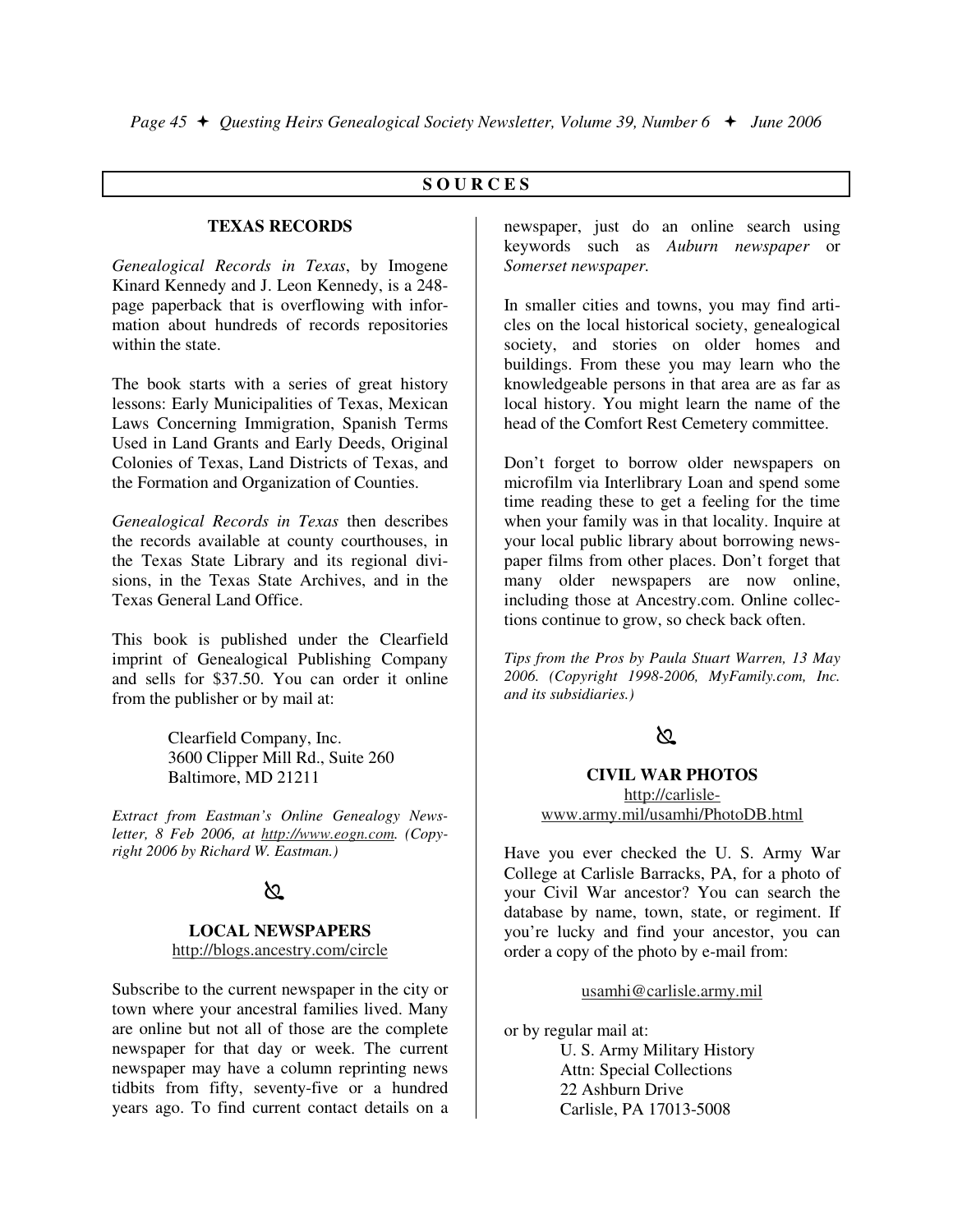# **O F I N T E R E S T**

## **CITIZENSHIP/IMMIGRATION RECORDS**

The U.S. Citizenship and Immigration Services (USCIS) processes requests for historical records under the Freedom of Information Act (FOIA). In order to obtain information about more recent ancestors' immigration and citizenship records, the only method today is to file a request under the FOIA. (This doesn't apply to  $19<sup>th</sup>$  and early  $20<sup>th</sup>$  century records.)

The present process is slow for the genealogists and expensive to the taxpayers. The agency has received an average of 10,000 combined search and records requests per year over the last 4 years. The backlog is increasing. Now the office of USCIS has proposed changing the procedure to simplify the process, speeding up the response to inquiries and reducing taxpayers' expenses.

The new proposal would establish a Genealogy Program within USCIS to process requests for historical records of deceased individuals, removing genealogy research from the huge and growing volume of requests under the FOIA.

*Abstracted from Eastman's Online Genealogy Newsletter, 24 Apr 2006, at http://www.eogn.com. (Copyright 2006 by Richard W. Eastman.)* 

#### **CONFEDERATE RESEARCH PROJECT AT THE TEXAS STATE CEMETERY**  http://www.cemetery.state.tx.us

There are more than 2,200 Confederate veterans and their spouses buried at the Texas State Cemetery located in Austin, Texas. Researching an ancestor who fought for the Confederacy can be a tedious and difficult endeavor. However, the rewards can be refreshing and enlightening once the story is developed and completed for future generations to enjoy and be proud of.

It is the goal of the Texas State Cemetery Confederate Research Project to be able to tell the story of each Confederate veteran and their spouse for genealogical research. Each individual buried at the Cemetery has an individual webpage that includes name, date of birth, date of death, date of burial, short biographical sketch, individual photograph and headstone photograph.

If you have any information regarding an individual buried at the Texas State Cemetery, please call Clint Lynch, Director of Research, at 512/463-7875 or e-mail:

## StateCemetery@tbpc.state.tx.us

You can search the database by clicking on "Master List of Burials."

*From "Our Loose Ends Genealogy Column" by Lynna Kay Shuffield. Message posted 18 May 2006 at TX-LOOSE-ENDS-L@rootsweb.com.* 

## **DNA OF JAMESTOWN SETTLERS**  http://smgf.org

The Sorenson Molecular Genealogy Foundation is interested in locating ancestors of the Jamestown settlers. They are trying to do something related to the  $400<sup>th</sup>$  anniversary [of Jamestown's settlement]. If you have a direct connection to Jamestown, or know someone who does, please contact, or have them contact, the foundation to discuss possible participation in this program.

By telephone, the numbers are 800/344-7643 or 801/428-1053. By e-mail, contact Sacha Masek at sacha@smgf.org.

Or write to: Sorenson Molecular Genealogy Foundation 2480 South Main Street, Suite 200 Salt Lake City, UT 84115

*A message from Harold McClendon, Publicity Chairman for the Mount Vernon (VA) Genealogical Society, forwarded to APG-L@rootsweb.com 20 May 2006.*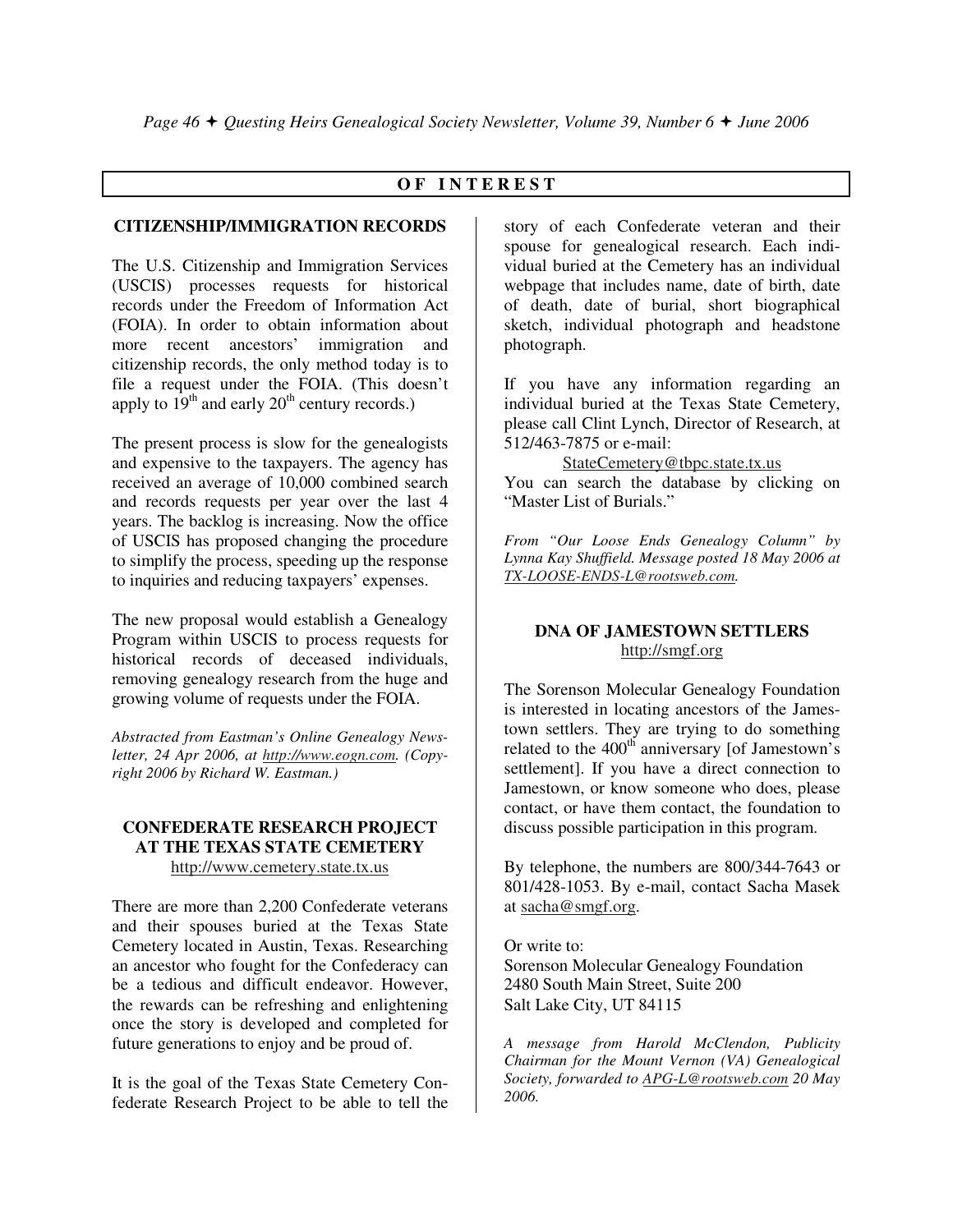# LINKS TO STATE LIBRARY PAGES

| <b>ALABAMA</b>        | http://www.apls.state.al.us                                     |
|-----------------------|-----------------------------------------------------------------|
| <b>ALASKA</b>         | http://www.library.state.ak.us                                  |
| <b>ARIZONA</b>        | http://www.lib.az.us                                            |
| <b>ARKANSAS</b>       | http://www.asl.lib.ar.us                                        |
| <b>CALIFORNIA</b>     | http://www.library.ca.gov                                       |
| <b>COLORADO</b>       | http://www.cde.state.co.us/index_library.htm                    |
| <b>CONNECTICUT</b>    | http://www.cslib.org                                            |
| <b>DELAWARE</b>       | http://www.state.lib.de.us                                      |
| <b>FLORIDA</b>        | http://dlis.dos.state.fl.us/stlib                               |
| <b>GEORGIA</b>        | http://www.georgialibraries.org/lib                             |
| <b>HAWAII</b>         | http://www.librarieshawaii.org                                  |
| <b>IDAHO</b>          | http://www.lili.org                                             |
| <b>ILLINOIS</b>       | http://www.cyberdriveillinois.com/departments/library/home.html |
| <b>INDIANA</b>        | http://www.statelib.lib.in.us                                   |
| <b>IOWA</b>           | http://www.statelibraryofiowa.org                               |
| <b>KANSAS</b>         | http://skyways.lib.ks.us/KSL                                    |
| <b>KENTUCKY</b>       | http://www.kdla.ky.gov                                          |
| <b>LOUISANA</b>       | http://www.state.lib.la.us                                      |
| <b>MAINE</b>          | http://www.maine.gov/msl                                        |
| <b>MARYLAND</b>       | http://www.sailor.lib.md.us                                     |
| <b>MASSACHUSETTS</b>  | http://www.mlin.lib.ma.us                                       |
| <b>MICHIGAN</b>       | http://www.michigan.gov/hal                                     |
| <b>MINNESOTA</b>      | http://www.state.mn.us/libraries/index.html                     |
| <b>MISSISSIPPI</b>    | http://www.mlc.lib.ms.us                                        |
| <b>MISSOURI</b>       | http://www.sos.mo.gov/library                                   |
| <b>MONTANA</b>        | http://msl.state.mt.us                                          |
| <b>NEBRASKA</b>       | http://www.nlc.state.ne.us                                      |
| <b>NEVADA</b>         | http://dmla.clan.lib.nv.us                                      |
| <b>NEW HAMPSHIRE</b>  | http://webster.state.nh.us/nhsl                                 |
| <b>NEW JERSEY</b>     | http://www.njstatelib.org                                       |
| <b>NEW MEXICO</b>     | http://www.stlib.state.nm.us                                    |
| <b>NEW YORK</b>       | http://www.nysl.nysed.gov                                       |
| <b>NORTH CAROLINA</b> | http://statelibrary.dcr.state.nc.us                             |
| NORTH DAKOTA          | http://ndsl.lib.state.nd.us                                     |
| <b>OHIO</b>           | http://winslo.state.oh.us                                       |
| <b>OKLAHOMA</b>       | http://www.odl.state.ok.us                                      |
| <b>OREGON</b>         | http://www.oregon.gov/OSL                                       |
| <b>PENNSYLVANIA</b>   | http://www.statelibrary.state.pa.us/libraries/site/default.asp  |
| <b>RHODE ISLAND</b>   | http://www.state.ri.us/library                                  |
| <b>SOUTH CAROLINA</b> | http://statelibrary.sc.gov                                      |
| <b>SOUTH DAKOTA</b>   | http://www.sdstatelibrary.com                                   |
| <b>TENNESSEE</b>      | http://www.tennessee.gov/tsla                                   |
| <b>TEXAS</b>          | http://www.tsl.state.tx.us                                      |
| <b>UTAH</b>           | http://library.utah.gov                                         |
| <b>VERMONT</b>        | http://dol.state.vt.us                                          |
| <b>VIRGINIA</b>       | http://www.lva.lib.va.us                                        |
| <b>WEST VIRGINIA</b>  | http://librarycommission.lib.wv.us                              |
| <b>WISCONSIN</b>      | http://dpi.wi.gov                                               |
| <b>WYOMING</b>        | http://www-wsl.state.wy.us                                      |
|                       |                                                                 |